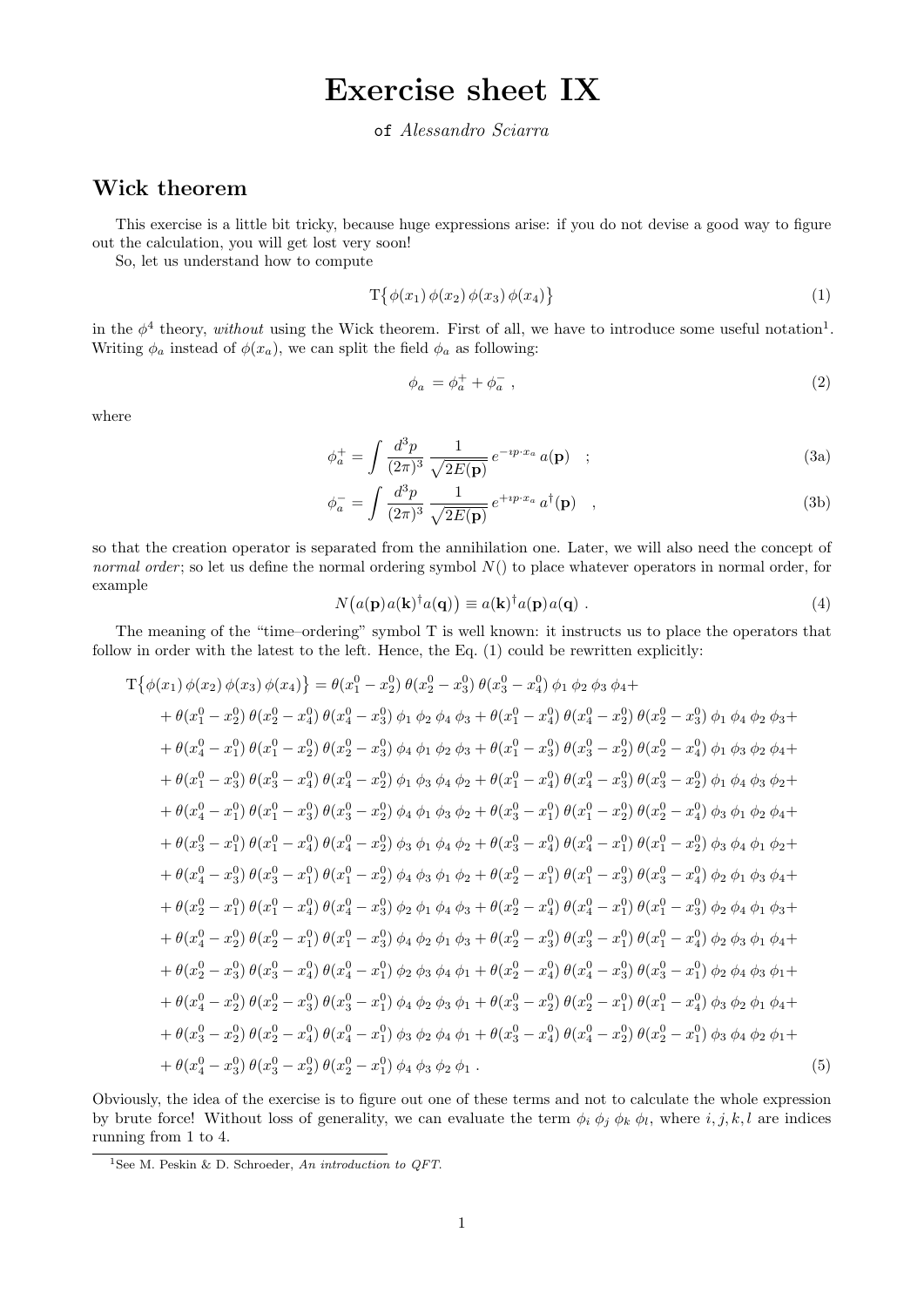Using Eq. (2) and recalling<sup>2</sup> that 
$$
BA = AB + [A, B]
$$
, we have:  
\n $\phi_i \phi_j \phi_k \phi_l = (\phi_i^+ + \phi_i^-)(\phi_j^+ + \phi_j^-)(\phi_k^+ + \phi_k^-)(\phi_l^+ + \phi_l^-) =$   
\n $= (\phi_i^+ \phi_j^+ + \phi_i^+ \phi_j^- + \phi_i^- \phi_j^+ + \phi_i^- \phi_j^-)(\phi_k^+ + \phi_k^-)(\phi_l^+ + \phi_l^-) =$   
\n $= (\phi_i^+ \phi_j^+ + \phi_i^- \phi_i^+ + \phi_i^- \phi_j^+ + \phi_i^- \phi_j^- + [\phi_i^+, \phi_j^-]) (\phi_k^+ + \phi_k^-)(\phi_l^+ + \phi_l^-) =$   
\n $= (\phi_i^+ \phi_j^+ \phi_k^+ + \phi_i^- \phi_j^+ \phi_k^+ + \phi_i^- \phi_j^- \phi_k^+ + [\phi_i^+, \phi_j^-] \phi_k^+ +$   
\n $+ \phi_i^+ \phi_j^+ \phi_k^- + \phi_i^- \phi_j^+ \phi_k^- + \phi_j^- \phi_j^- \phi_k^- + [\phi_i^+, \phi_j^-] \phi_k^+ +$   
\n $+ \phi_i^+ \phi_j^+ \phi_k^- + \phi_i^- \phi_j^+ \phi_k^- + \phi_j^- \phi_j^+ \phi_k^- + [\phi_i^+, \phi_j^-] \phi_k^- ( \phi_k^+ + \phi_k^- + \phi_k^- \phi_j^+ + \phi_l^+ [\phi_j^+, \phi_k^-] +$   
\n $+ [\phi_i^+, \phi_k^-] \phi_j^+ + \phi_i^- \phi_j^- \phi_k^+ + \phi_i^- \phi_j^- \phi_k^+ + [\phi_i^+, \phi_j^-] (\phi_k^+ + \phi_k^- + \phi_k^- \phi_j^+ \phi_k^+ + \phi_l^- \phi_k^- + \phi_l^- \phi_k^- + \phi_l^- \phi_k^- \phi_k^+ +$   
\n $+ \phi_i^- \phi_k^+ \phi_l^+ + \phi_i^- \phi_k^- \phi_k^+ + \phi_i^- \phi_j^+ \phi_k^+ \phi_l^+ + \phi_i^- \phi_j^- \phi_k^+ \phi_l^+ + \phi_i^- \phi_j^- \phi_k^+ \phi_l^+ +$   
\n $+ \phi_k^- \phi_k^+ \phi_l^+ + \phi_i^- \phi_k^- \phi_k^+ \phi_l^+ + \phi_i^+ \phi_j^+ \phi_k^$ 

Some remarks should be done:

- it is better to normal order the products step by step, than to expand the whole product of four  $\phi$  fields and normal ordering later the sixteen addends;
- in the last but one step some details of the calculation have been omitted, but they are completely similiar to previous ones;
- the commutator between two  $\phi^{\pm}$  commutes with any other  $\phi^{\pm}$ ;
- in the last step Eq.  $(4)$  was used.

The underlying idea of the calculation in Eq. (6) is to normal order all terms, because the expectation value of a normal ordered product of creation and annihilation operators vanishes. So, in Eq. (6), the only interesting

<sup>&</sup>lt;sup>2</sup>Here, square brackets indicate the *commutator*.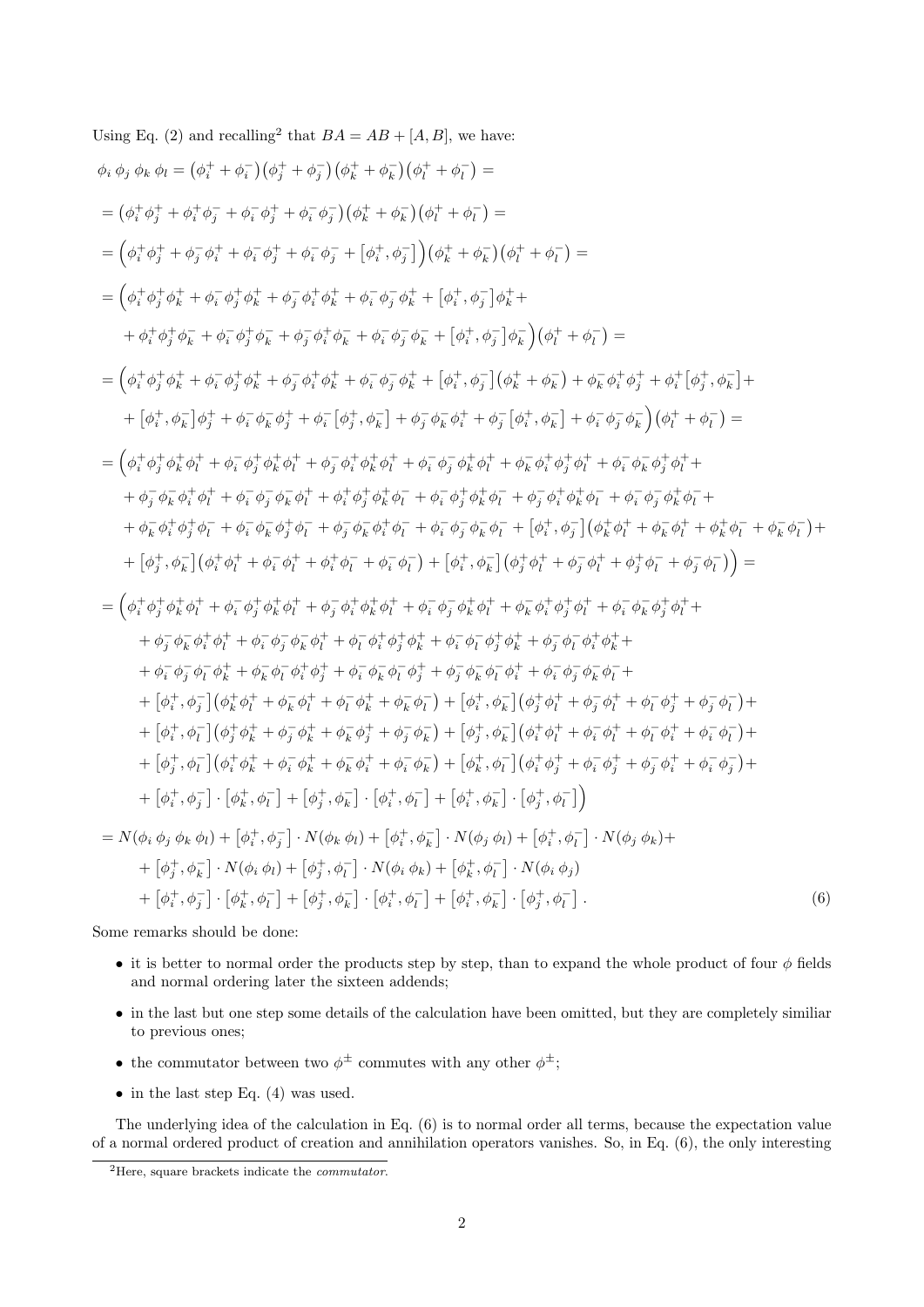terms to figure out are the last three products of commutators; we will calculate such commutators later. Now we should understand how to make Eq.  $(6)$  interact with Eq.  $(5)$ . At first, one could put Eq.  $(6)$  inside Eq.  $(5)$ , substituting  $i, j, k, l$  indices with the right values, but this is neither amusing nor so bright. One possibility to reach our goal is to deduce what happens to the r.h.s. of Eq. (6) when two indices are switched; this is useful because to insert Eq. (6) in Eq. (5) means rearrange  $i, j, k, l$  indices according to temporal coordinates order. As it is not so straightforward, let us proceed to separate Eq. (6) in three parts:

$$
\phi_i \phi_j \phi_k \phi_l = \mathcal{P}_1 + \mathcal{P}_2 + \mathcal{P}_3 \tag{7}
$$

where

$$
\mathcal{P}_1 \equiv N(\phi_i \, \phi_j \, \phi_k \, \phi_l) \tag{8a}
$$

$$
\mathcal{P}_2 \equiv \left[\phi_i^+, \phi_j^-\right] \cdot N(\phi_k \phi_l) + \left[\phi_i^+, \phi_k^-\right] \cdot N(\phi_j \phi_l) + \left[\phi_i^+, \phi_l^-\right] \cdot N(\phi_j \phi_k) + \tag{8b}
$$

+ 
$$
\left[\phi_j^+, \phi_k^-\right] \cdot N(\phi_i \phi_l) + \left[\phi_j^+, \phi_l^-\right] \cdot N(\phi_i \phi_k) + \left[\phi_k^+, \phi_l^-\right] \cdot N(\phi_i \phi_j)
$$
  
\n
$$
\mathcal{P}_3 \equiv \left[\phi_i^+, \phi_j^-\right] \cdot \left[\phi_k^+, \phi_l^-\right] + \left[\phi_j^+, \phi_k^-\right] \cdot \left[\phi_i^+, \phi_l^-\right] + \left[\phi_i^+, \phi_k^-\right] \cdot \left[\phi_j^+, \phi_l^-\right].
$$
\n(8c)

It is obvious that  $\mathcal{P}_1$  is not affected by any exchange of a couple of indeces, so for instance we have

$$
N(\phi_i \phi_j \phi_k \phi_l) = N(\phi_j \phi_i \phi_k \phi_l).
$$

Hence, in Eq. (5) we will have  $N(\phi_1 \phi_2 \phi_3 \phi_4)$  as a first term, not multiplied by any  $\theta$ -function.

Let us now consider  $\mathcal{P}_2$ . It is simple to notice that the fields inside commutators are all time–ordered, with the latest on the left. Thus, if we switch two indeces, we will obtain some commutators inverted; for example:

• 
$$
x_i > x_j > x_k > x_l
$$
  
\n $\Rightarrow P_2 = [\phi_i^+, \phi_j^-] \cdot N(\phi_k \phi_l) + [\phi_i^+, \phi_k^-] \cdot N(\phi_j \phi_l) + [\phi_i^+, \phi_l^-] \cdot N(\phi_j \phi_k) +$   
\n $+ [\phi_j^+, \phi_k^-] \cdot N(\phi_i \phi_l) + [\phi_j^+, \phi_l^-] \cdot N(\phi_i \phi_k) + [\phi_k^+, \phi_l^-] \cdot N(\phi_i \phi_j) ;$   
\n•  $x_j > x_i > x_k > x_l$   
\n $\Rightarrow P_2 = [\phi_j^+, \phi_i^-] \cdot N(\phi_k \phi_l) + [\phi_j^+, \phi_k^-] \cdot N(\phi_i \phi_l) + [\phi_j^+, \phi_l^-] \cdot N(\phi_i \phi_k) +$   
\n $+ [\phi_i^+, \phi_k^-] \cdot N(\phi_j \phi_l) + [\phi_i^+, \phi_l^-] \cdot N(\phi_j \phi_k) + [\phi_k^+, \phi_l^-] \cdot N(\phi_j \phi_i) ;$   
\n•  $x_k > x_j > x_l > x_i$   
\n $\Rightarrow P_2 = [\phi_k^+, \phi_j^-] \cdot N(\phi_l \phi_i) + [\phi_k^+, \phi_l^-] \cdot N(\phi_j \phi_i) + [\phi_k^+, \phi_l^-] \cdot N(\phi_j \phi_l) +$   
\n $+ [\phi_j^+, \phi_l^-] \cdot N(\phi_k \phi_i) + [\phi_j^+, \phi_l^-] \cdot N(\phi_k \phi_l) + [\phi_l^+, \phi_l^-] \cdot N(\phi_k \phi_j) .$ 

Considering again that the ordering symbol  $N()$  does not depend on the field order in his argument, it is not too hard to realize that in Eq. (5) we will have the following six terms:

$$
\overline{\phi_1 \phi_2} N(\phi_3 \phi_4) + \overline{\phi_1 \phi_3} N(\phi_2 \phi_4) + \overline{\phi_1 \phi_4} N(\phi_2 \phi_3) + \overline{\phi_2 \phi_3} N(\phi_1 \phi_4) + \overline{\phi_2 \phi_4} N(\phi_1 \phi_3) + \overline{\phi_3 \phi_4} N(\phi_1 \phi_2), \quad (9)
$$

where we used the *contraction symbol* of two fields,

$$
\overrightarrow{\phi_1 \phi_2} \equiv \theta(x_1^0 - x_2^0) \left[ \phi_1^+, \phi_2^- \right] + \theta(x_2^0 - x_1^0) \left[ \phi_2^+, \phi_1^- \right]. \tag{10}
$$

Finally, let us concentrate on  $\mathcal{P}_3$ . As for  $\mathcal{P}_2$ , also here all fields inside commutators are time–ordered; therefore we will have again some commutators inverted if we switch two indeces. For instance:

• 
$$
x_i > x_j > x_k > x_l
$$
  
\n $\Rightarrow P_3 = [\phi_i^+, \phi_j^-] \cdot [\phi_k^+, \phi_l^-] + [\phi_j^+, \phi_k^-] \cdot [\phi_i^+, \phi_l^-] + [\phi_i^+, \phi_k^-] \cdot [\phi_j^+, \phi_l^-];$   
\n•  $x_l > x_k > x_j > x_i$   
\n $\Rightarrow P_3 = [\phi_l^+, \phi_k^-] \cdot [\phi_j^+, \phi_i^-] + [\phi_l^+, \phi_j^-] \cdot [\phi_k^+, \phi_i^-] + [\phi_l^+, \phi_i^-] \cdot [\phi_k^+, \phi_j^-].$